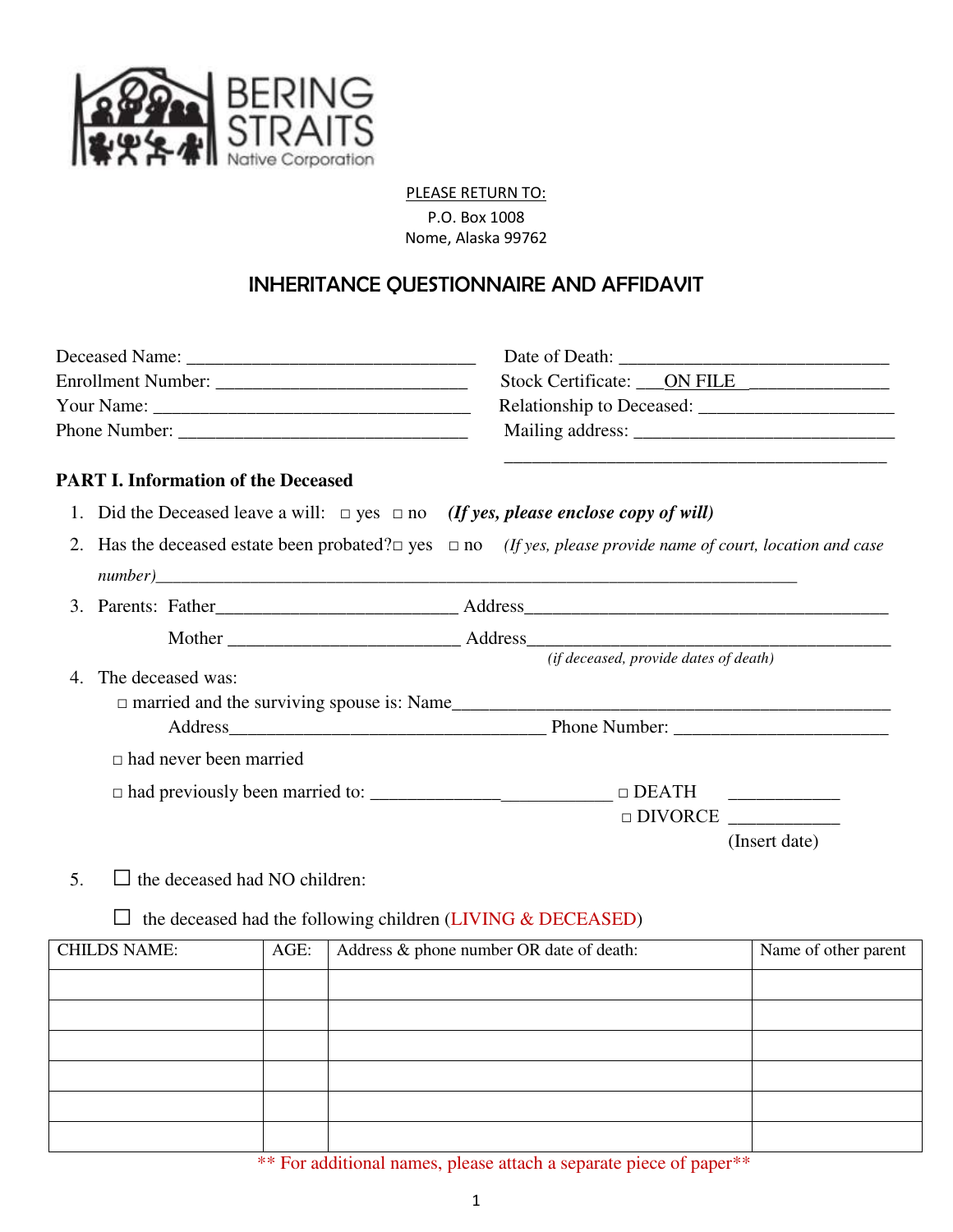| <b>CHILDS NAME:</b> | AGE: | Address and phone number OR date of death: | <b>CHILD OF:</b> |
|---------------------|------|--------------------------------------------|------------------|
|                     |      |                                            |                  |
|                     |      |                                            |                  |
|                     |      |                                            |                  |
|                     |      |                                            |                  |
|                     |      |                                            |                  |
|                     |      |                                            |                  |

## **\* If the deceased children had children, please include their information here:\***

\*\* For additional names, please attach a separate piece of paper\*\*

6. Did the deceased have children who were adopted by others  $\Box$  yes  $\Box$  no

If yes, please provide names: \_\_\_\_\_\_\_\_\_\_\_\_\_\_\_\_\_\_\_\_\_\_\_\_\_\_\_\_\_\_\_\_\_\_\_\_\_\_\_\_\_\_\_\_\_\_\_\_\_\_\_\_\_\_\_\_\_\_\_\_

7. Did the deceased **legally** adopt any children □ yes □ no

*(If yes, please indicate those adopted with a check mark next to name(s) under question 5.)* 

\_\_\_\_\_\_\_\_\_\_\_\_\_\_\_\_\_\_\_\_\_\_\_\_\_\_\_\_\_\_\_\_\_\_\_\_\_\_\_\_\_\_\_\_\_\_\_\_\_\_\_\_\_\_\_\_\_\_\_\_\_\_\_\_\_\_\_\_\_\_\_\_\_\_\_\_\_\_\_\_\_\_\_.

- 8. Did the deceased have any children which, though **not legally** adopted, they considered adopted?
	- $\neg$  Yes  $\neg$  No

*If yes, answer a through e below and provide explanation.* 

\_\_\_\_\_\_\_\_\_\_\_\_\_\_\_\_\_\_\_\_\_\_\_\_\_\_\_\_\_\_\_\_\_\_\_\_\_\_\_\_\_\_\_\_\_\_\_\_\_\_\_\_\_\_\_\_\_\_\_\_\_\_\_\_\_\_\_\_\_\_\_\_\_\_\_\_\_\_

\_\_\_\_\_\_\_\_\_\_\_\_\_\_\_\_\_\_\_\_\_\_\_\_\_\_\_\_\_\_\_\_\_\_\_\_\_\_\_\_\_\_\_\_\_\_\_\_\_\_\_\_\_\_\_\_\_\_\_\_\_\_\_\_\_\_\_\_\_\_\_\_\_\_\_\_\_\_

- a. Did the foster parents die intestate?  $\Box$  yes  $\Box$  no  $\Box$
- b. Was there a contract or agreement to adopt, either by verbal communication or by actions from surrounding facts?  $\Box$  yes  $\Box$  no  $\Box$
- c. Did the foster parents represent to the child, either expressly or by their conduct that the child was adopted, thereby inducing the child to the extent that their age permitted to perform duties  $expected? \qquad \Box \text{ yes } \Box \text{ no } \_ \qquad \qquad \_ \Box$
- d. Did the child, to the extent that his/her age permitted, carry out his/her finial obligation in the belief that he/she was an adopted child? □ yes □ no \_\_\_\_\_\_\_\_\_\_\_\_\_\_\_\_\_\_\_\_\_\_\_\_\_\_\_\_\_\_
- e. Did the foster parents take any legal steps to perfect (formally carry out) the legal adoption of the child? □ yes □ no \_\_\_\_\_\_\_\_\_\_\_\_\_\_\_\_\_\_\_\_\_\_\_\_\_\_\_\_\_\_\_\_\_\_\_\_\_\_\_\_\_\_\_\_\_\_\_\_\_\_\_\_\_\_\_\_\_\_\_\_

\_\_\_\_\_\_\_\_\_\_\_\_\_\_\_\_\_\_\_\_\_\_\_\_\_\_\_\_\_\_\_\_\_\_\_\_\_\_\_\_\_\_\_\_\_\_\_\_\_\_\_\_\_\_\_\_\_\_\_\_\_\_\_\_\_\_\_\_\_\_\_\_\_\_\_\_\_

## **\*\*Please provide adoption decrees if they are applicable\*\***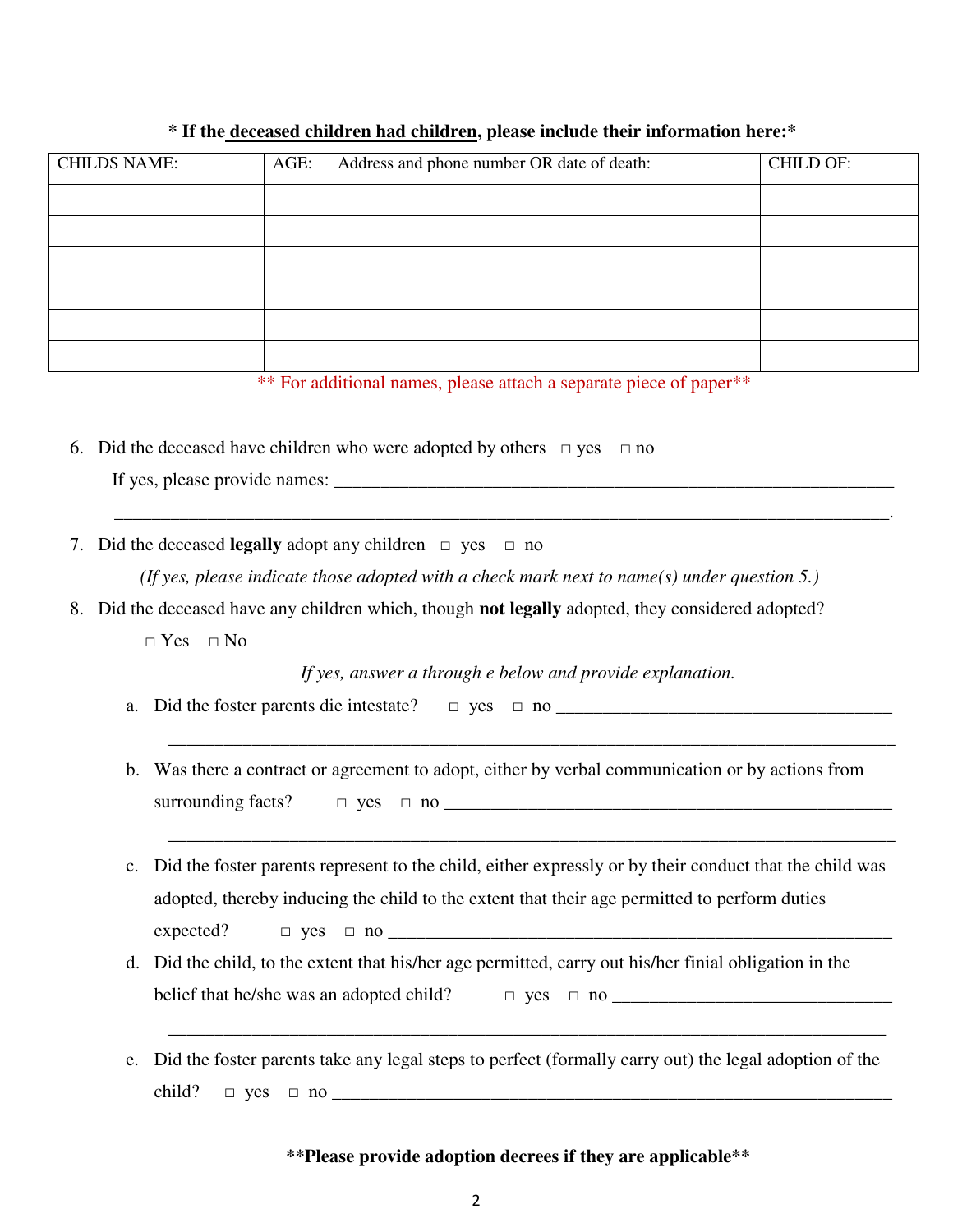Part II. Please complete sections A, B, C only if the deceased was not married, not survived by **children, not survived by parents and did not execute any wills devising his ANCSA stock.** 

| <b>NAME:</b> | <b>Address &amp; Phone number:</b> | If deceased, DOD & Age |
|--------------|------------------------------------|------------------------|
|              |                                    |                        |
|              |                                    |                        |
|              |                                    |                        |
|              |                                    |                        |
|              |                                    |                        |
|              |                                    |                        |

## **A. Brothers & Sisters (LIVING and DECEASED)**

\*\* For additional names, please attach a separate piece of paper\*\*

## **B. If any brothers or sister are deceased but had children, list those children.**

| Name: | Child of: | Address or phone number: (if deceased, provide DOD) |
|-------|-----------|-----------------------------------------------------|
|       |           |                                                     |
|       |           |                                                     |
|       |           |                                                     |
|       |           |                                                     |
|       |           |                                                     |
|       |           |                                                     |

\*\* For additional names, please attach a separate piece of paper\*\*

## **C. Aunts & Uncles**

| Name: | Child of: | <b>Address or phone number:</b> (if deceased, provide DOD) |
|-------|-----------|------------------------------------------------------------|
|       |           |                                                            |
|       |           |                                                            |
|       |           |                                                            |
|       |           |                                                            |
|       |           |                                                            |

\*\* For additional names, please attach a separate piece of paper\*\*